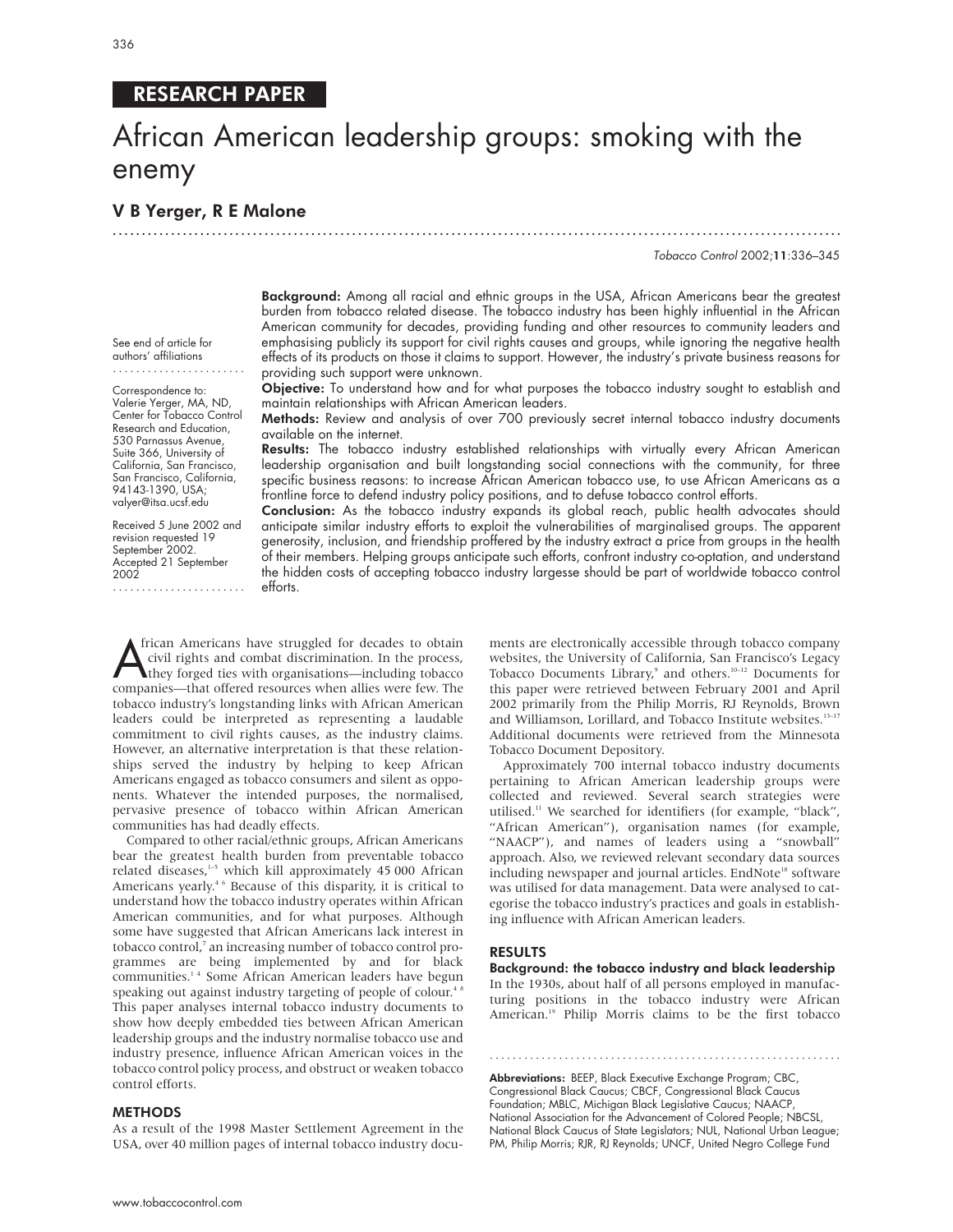company to hire black salesmen,<sup>20</sup> while RJ Reynolds (RJR) was the first in the industry to desegregate its facilities and integrate production lines.4 19 Yet, most blacks were still denied better paying jobs and typically worked in unpleasant conditions.21 During the 1940s, however, PM realised that "the black community [made] up a distinct market"<sup>22</sup> and began advertising in black publications.20 Other tobacco companies followed.<sup>1</sup> Henceforth, African Americans were regarded not only as industry labour, but also as potential tobacco consumers.4

According to a PM chronology of its corporate involvement in the black community, $22$  tobacco executives George Weissman and Joseph Cullman, both of whom served as PM board chairman and CEO, had established relationships with black organisations by the 1950s. Weissman volunteered with the National Urban League (NUL) and Cullman was an "active supporter of Urban League, NAACP [National Association for the Advancement of Colored People], UNCF [United Negro College Fund], etc." Cullman later joined the NUL board of directors. By the time they became PM's top executives, Weissman and Cullman had been forming ties within the black community for over 30 years.

The industry used its relationships with black organisations to recruit African Americans into its workforce,<sup>22</sup> which, in turn, intensified tobacco industry presence in black organisations. Many individuals hired by the industry were influential within the African American community.<sup>3</sup> For example, in the 1940s, PM hired Herb Wright, a former youth director for the NAACP.<sup>23</sup> Wright worked for PM for 30 years,<sup>24</sup> expanding PM's reach into black colleges<sup>20</sup> and black organisations.<sup>22</sup>

Other examples of the intertwined relationships between black leaders and the tobacco industry include Vernon Jordan, former executive director of NUL and former board member of RJR; Margaret Young, widow of former NUL executive director Whitney Young, Jr, and board member of PM;<sup>22</sup> Ivor W Hughes, chairman/CEO of Brown and Williamson Tobacco Company and board member of NUL;<sup>25</sup> Raymond Pritchard, another chairman/CEO of Brown and Williamson, NUL board member, and advisor to Opportunities Industrialisation Centers of America, a black economic development programme;<sup>26</sup> and Hugh Cullman, PM chairman/CEO and chairman of the board of the United Negro College Fund.<sup>27 28</sup> The tobacco industry worked to retain "close, continuing relationships" with virtually every major African American leadership  $group<sup>29</sup> (table 1).$ 

#### Establishing and normalising a tobacco presence

Black opinion leaders were researched and sought out by the tobacco industry in order to enhance corporate image and improve market position within African American communities.30–32 One industry image building strategy was to establish an association with the public service efforts of African American organisations. For example, industry documents describe a PM sponsored symposium focusing on blacks and their civil rights struggle. The 1989 symposium was a collaboration between the Joint Center for Political and Economic Studies (an African American public policy "think tank") and the Smithsonian Institution. To honour Black History Month, eight half-hour programmes were aired on over 200 radio stations in 50 countries.<sup>33</sup> Each opened and closed with credits for PM. When the estimated three million listeners heard the broadcasts, they also heard the tobacco industry associated with African American accomplishments. RJR likewise associated itself with a highly regarded civil rights organisation by placing its corporate logo on billboards promoting NUL's community service campaigns.<sup>34</sup>

Tobacco money supported African American civil, educational, social, and political organisations and community leaders elected on local, state and federal levels.<sup>735</sup> (table 1) Support included corporate contributions, business expenses,

honoraria, journal ads, and promotional items.<sup>36</sup> The amount of support was based on the "importance of [the] organisation to [the] company's long term goals".<sup>37</sup> In 1989, 70% of PM expenditures to minority organisations went to black groups.36

At annual conferences of African American organisations, the tobacco industry built its positive image by displaying to thousands its largesse. For example, the Congressional Black Caucus Foundation's Annual Legislative Weekend attracted up to 50 000 of the most influential black leaders in politics, government, business, education, and law.<sup>38</sup> Tobacco executives socialised and built support by hosting receptions and dinners at these events.<sup>39</sup>

At the 1983 NAACP annual convention, for example, Brown and Williamson announced a "fair share agreement" with the NAACP, promising major economic opportunities for blacks and other minorities.

"These efforts are projected to have a positive result of \$26 million in purchases from minority vendors in the first fiscal year . . .approximately \$4.75 million to minority advertising and marketing services companies... approximately 21 percent of the corporate contributions budget [given to organisations which primarily serve minorities]."40

However, a 1984 marketing document elucidates the company's primary motive:

" . . .the Fair Share agreement with the NAACP, association with a national civil rights organization can be viewed . . .as an endorsement of Brown & Williamson and its products . . . if managed with sensitivity, this association can be linked positively to the minority buying public. Clearly, the sole reason for B&W's interest in the black and Hispanic communities is the actual and potential sales of B&W products within these communities and the profitability of these sales . . . this relatively small and often tightly knit [minority] community can work to B&W's marketing advantage, if exploited properly."41 [emphasis added]

The industry extracted something in return from organisations that received its money. For example, when the NAACP relocated an office, RJ Reynolds helped fund the move, but also expected the organisation to facilitate publicity:

"One check is in the amount of \$30,000 representing our 1987 grant to the NAACP Special Contributions Fund. The second check is in the amount of \$25,000 . . .for the relocation of your office . . .it is our understanding that you will provide an appropriate platform . . .that we may make public these grants."<sup>42</sup>

#### Policy influence

The tobacco industry expected its relationship with African American political organisations to achieve political and policy goals.43 The Congressional Black Caucus Foundation (CBCF), the separate fund raising entity that supports the Congressional Black Caucus's (CBC) political activities,<sup>44</sup> administers fellowship, internship, and scholarship programmes for aspiring African American leaders. The tobacco industry supported the CBC and CBCF, including at least \$125 000 in 1985,<sup>45</sup> \$50 000 in 1986,<sup>46</sup> and \$155 000 in 1993.<sup>47</sup> Involvement in these programmes provided opportunities for the industry to link with individuals deemed likely to become future policy leaders and eventual allies, as suggested by a 1990 PM memo: "Purpose of [sponsoring] internships: develop an early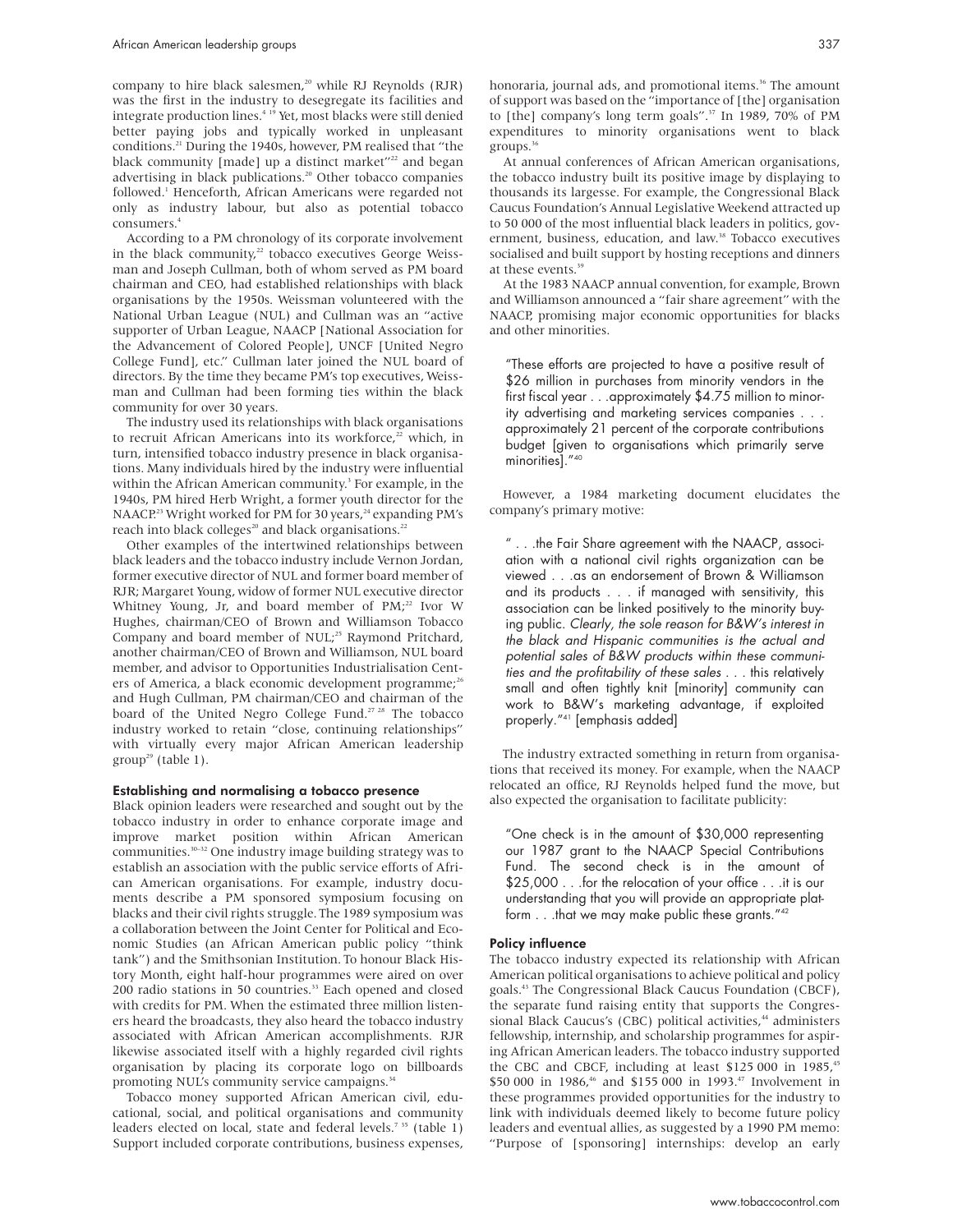| Organisation<br>type*                   | Organisation name<br>A. Philip Randolph Foundation                                                         | Type(s) of tobacco<br>industry<br>involvement+ |                  |        |        | Involved tobacco company(ies)‡ |    |        |            |        |
|-----------------------------------------|------------------------------------------------------------------------------------------------------------|------------------------------------------------|------------------|--------|--------|--------------------------------|----|--------|------------|--------|
|                                         |                                                                                                            | C                                              | Ε                | M      | P      | <b>BW</b>                      | LO | PM     | <b>RJR</b> | TI     |
| Business/                               |                                                                                                            |                                                | Χ                |        | χ      | X                              | X  | Χ      | X          | X      |
| professional/                           | Association of Minority Enterprises of New York                                                            |                                                | Χ                | X      | Χ      |                                |    | χ      |            |        |
| trade                                   | <b>Black Expo</b>                                                                                          |                                                | Χ                | X      | X      |                                | Χ  | χ      | Χ          |        |
|                                         | Black Women in Publishing                                                                                  |                                                | Χ                | X      |        |                                |    | Χ      |            |        |
|                                         | <b>Coalition of Black Trade Unionists</b>                                                                  | Χ                                              | X                | X      | Χ      |                                |    | Χ      |            |        |
|                                         | Conference of Negro Business and Professional Women                                                        |                                                | Χ<br>Χ           |        |        |                                |    | Χ      |            |        |
|                                         | Dallas Black Chamber of Commerce<br>International Association of Black Professional Fire Fighters          |                                                | Χ                |        | X      |                                |    | Χ<br>X |            |        |
|                                         | National Association of Black & Minority Chambers of Commerce                                              |                                                |                  |        | X      |                                |    | Χ      |            |        |
|                                         | National Association of Black Journalists                                                                  |                                                | Χ                |        | Χ      |                                |    | Χ      | X          |        |
|                                         | National Association of Black Social Workers                                                               |                                                | Χ                | X      |        |                                |    | X      |            |        |
|                                         | National Association of Market Developers                                                                  | X                                              | X                |        | Χ      |                                |    | Χ      |            |        |
|                                         | National Association of Minority Contractors                                                               |                                                |                  |        | X      |                                |    | X      |            | Χ      |
|                                         | National Association of Minority Women in Business                                                         |                                                | Χ                |        | Χ      |                                |    | Χ      |            |        |
|                                         | National Association for Real Estate Brokers                                                               |                                                | X                | X      | X      |                                |    | Χ      | X          |        |
|                                         | National Association of Women Business Owners                                                              |                                                |                  | Χ      |        |                                |    | Χ      |            |        |
|                                         | National Bankers Association<br>National Bar Association                                                   |                                                | Χ<br>Χ           | X<br>X | X      | X                              |    | Χ      | Χ<br>Χ     |        |
|                                         | National Black Chamber of Commerce                                                                         |                                                | Χ                | Χ      |        |                                |    | Χ      | Χ          |        |
|                                         | National Black MBA's Association                                                                           |                                                |                  | X      |        |                                |    | Χ      |            |        |
|                                         | National Black Media Coalition                                                                             | X                                              | X                |        |        |                                |    | Χ      |            |        |
|                                         | National Black Police Association                                                                          |                                                | Χ                |        | Χ      |                                |    | Χ      | X          | X      |
|                                         | National Business League                                                                                   |                                                | Χ                | X      | Χ      | X                              |    | Χ      | X          |        |
|                                         | National Conference of Black Lawyers                                                                       |                                                | Χ                |        | X      |                                |    | Χ      |            |        |
|                                         | National Dental Association                                                                                |                                                |                  | X      |        | X                              |    |        |            |        |
|                                         | National Forum for Black Public Administrators                                                             | Χ                                              | X                | X      |        |                                |    | Χ      | X          | X      |
|                                         | <b>National Minority Business Council</b>                                                                  | Χ                                              |                  | X      | X      |                                |    | Χ      |            | X      |
|                                         | National Minority Supplier Development Council<br>National Newspaper Publishers Association                | Χ                                              | Χ<br>$\mathsf X$ | X<br>X | X<br>Χ | Χ<br>X                         |    | Χ<br>Χ | Χ<br>Χ     | X      |
|                                         | National Organization of Black Law Enforcement Executives                                                  |                                                | Χ                | X      | X      |                                |    | X      |            |        |
|                                         | National United Affiliated Beverage Association                                                            |                                                | Χ                | X      | X      |                                |    | Χ      | X          |        |
|                                         | North Carolina Association of Minority Business                                                            |                                                | Χ                | X      |        |                                |    | Χ      |            |        |
|                                         | Opportunities Industrialization Centers of America                                                         | X                                              | $\mathsf X$      | X      | X      | X                              |    | Χ      | X          | Χ      |
|                                         | West Coast Black Publishers Association                                                                    |                                                | X                |        | Χ      |                                |    | Χ      |            | X      |
|                                         | World Institute of Black Communications, Inc.                                                              |                                                |                  | X      | Χ      |                                |    | Χ      |            |        |
| Civil/equal<br>rights                   | American Association for Affirmative Action                                                                |                                                | Χ                |        | X      |                                |    | Χ      |            | Χ      |
|                                         | Leadership Conference on Civil Rights                                                                      |                                                |                  |        | Χ      |                                |    | X      |            | Χ      |
|                                         | National Association for the Advancement of Colored People (NAACP)                                         | Χ                                              | Χ                | X      | Χ      | X                              | X  | Χ      | Χ          | X      |
|                                         | National Council of Negro Women                                                                            | Χ                                              | Χ                | X      |        | X                              |    | Χ      | Χ          |        |
|                                         | National Urban League, Inc (NUL) and local chapters                                                        | X                                              | Χ                | X<br>X | Χ<br>Χ | Χ<br>X                         |    | Χ<br>Χ | X<br>Χ     | Χ<br>X |
|                                         | Operation PUSH (Rainbow/PUSH Coalition)<br>Southern Christian Leadership Conference                        |                                                | Χ                | X      | X      |                                | Χ  | Χ      |            |        |
|                                         | United Black Church Appeal                                                                                 |                                                | Χ                |        |        |                                |    | Χ      |            |        |
|                                         |                                                                                                            |                                                |                  |        |        |                                |    |        |            |        |
| Community<br>development<br>Educational | 100 Black Men of America                                                                                   |                                                | Χ                |        |        |                                |    | Χ      | X          |        |
|                                         | <b>Associated Black Charities</b><br>National Association of Negro Business and Professional Women's Clubs |                                                | Χ<br>Χ           | X      | X      | Χ                              |    | Χ<br>X | X          |        |
|                                         | National Coalition of 100 Black Women                                                                      |                                                | X                |        | X      |                                |    | X      |            | X      |
|                                         |                                                                                                            |                                                |                  |        |        |                                |    |        |            |        |
|                                         | Florida A&M University                                                                                     |                                                | Χ                |        |        |                                |    |        | X          |        |
|                                         | Jackie Robinson Foundation                                                                                 | Χ                                              | X                |        |        | X                              |    | X      |            |        |
|                                         | Meharry Medical College                                                                                    | Χ                                              | X                |        |        |                                |    | X      |            |        |
|                                         | National Association for Equal Opportunity in Higher Education                                             |                                                | X                | X      |        |                                |    |        | X          |        |
|                                         | National Black Child Development Institute, Inc.                                                           |                                                | Χ                |        |        |                                |    |        |            | X      |
|                                         | North Carolina A&T State University                                                                        |                                                | Χ                |        |        |                                |    |        | X          |        |
|                                         | North Carolina Central University                                                                          |                                                | Χ                |        |        |                                |    |        | X          |        |
|                                         | Tuskegee Airmen<br>United Negro College Fund                                                               | X                                              | Χ<br>X           | X      |        | X                              |    | Χ<br>X | Χ          |        |
|                                         | Winston-Salem State University                                                                             |                                                | X                |        |        |                                |    |        | X          |        |
|                                         |                                                                                                            |                                                | Χ                |        |        |                                |    |        |            |        |
| Fraternities/<br>sororities             | Alpha Kappa Alpha<br>Alpha Phi Alpha                                                                       |                                                | Χ                | X<br>X |        | Χ<br>Χ                         |    | X      | Χ<br>X     |        |
|                                         | Delta Sigma Theta                                                                                          |                                                | Χ                | X      | X      | Χ                              |    | X      | Χ          |        |
|                                         | Kappa Alpha Psi                                                                                            |                                                | Χ                | X      |        | X                              |    | X      | X          |        |
|                                         | Omega Psi Phi                                                                                              |                                                |                  | X      |        |                                |    | Χ      |            |        |
|                                         | Phi Beta Sigma                                                                                             |                                                | Χ                |        |        |                                |    |        | Χ          |        |
|                                         | Political and/or Black Elected Democrats of Ohio (Ohio Legislative Black Caucus)                           |                                                |                  | X      |        |                                |    |        | X          |        |
| public policy                           | <b>Congressional Black Caucus</b>                                                                          | X                                              | Χ                | X      | X      | X                              | Χ  | Χ      | X          | X      |
|                                         | Congressional Black Caucus Foundation                                                                      |                                                | Χ                | X      |        | X                              | X  | X      | Χ          |        |
|                                         | Georgia Association of Black Elected Officials                                                             |                                                | Χ                | X      | Χ      |                                |    | Χ      |            | X      |
|                                         | Georgia Legislative Black Caucus                                                                           |                                                | Χ                | X      | X      |                                |    | X      |            |        |
|                                         | Joint Center for Political and Economic Studies                                                            |                                                | Χ                | X      |        |                                |    | X      | Χ          |        |
|                                         | Louisiana Legislative Black Caucus                                                                         |                                                | Χ                |        |        |                                |    |        | Χ          |        |
|                                         | Massachusetts Legislative Black Caucus                                                                     |                                                | X                |        | X      |                                |    | X      |            |        |

### Table 1 African American organisations with tobacco industry involvement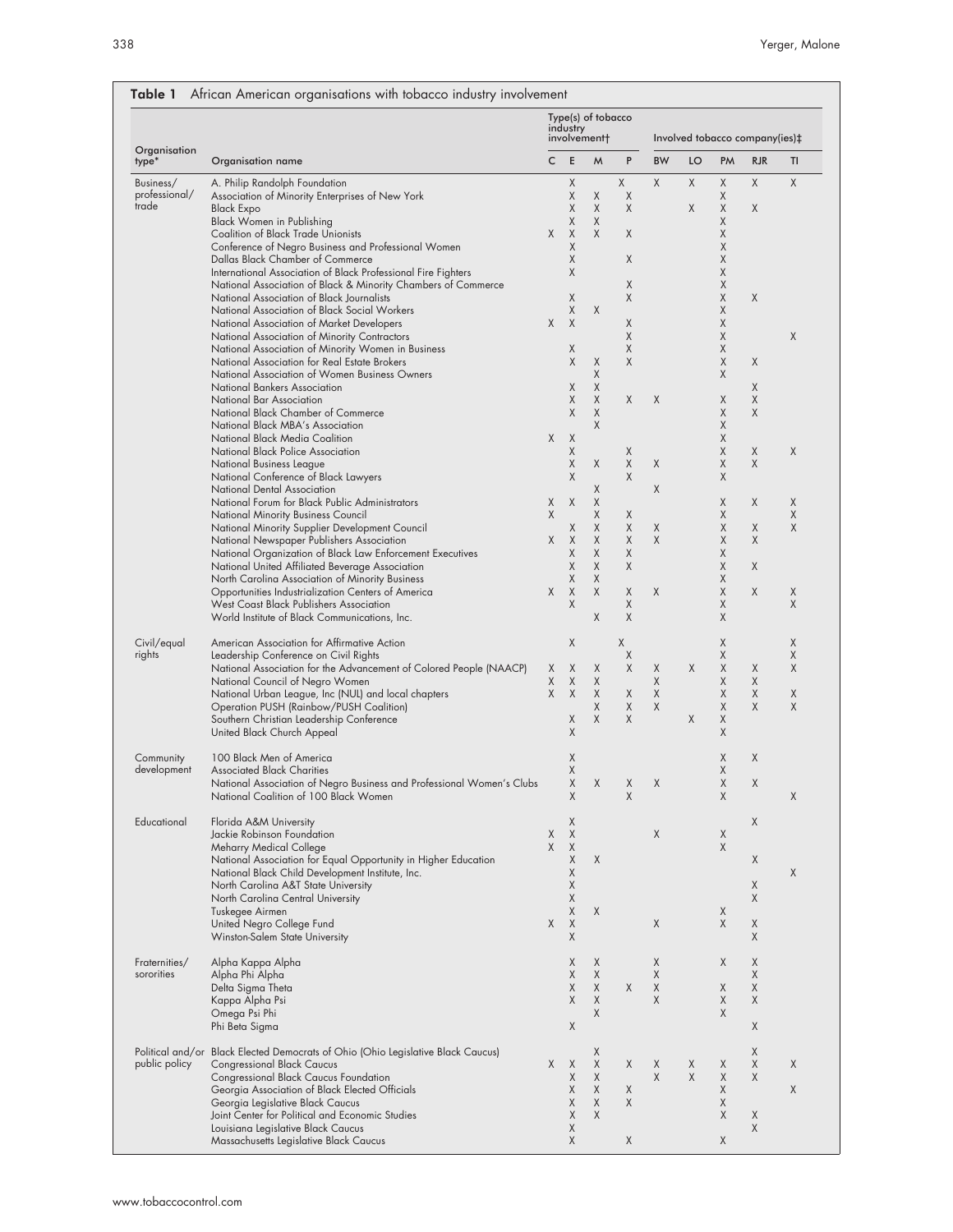| Organisation<br>type*                           | Organisation name                                                   | Type(s) of tobacco<br>industry<br>involvement+ |   |   |   | Involved tobacco company(ies)‡ |    |           |            |    |
|-------------------------------------------------|---------------------------------------------------------------------|------------------------------------------------|---|---|---|--------------------------------|----|-----------|------------|----|
|                                                 |                                                                     |                                                | F | M | P | <b>BW</b>                      | LO | <b>PM</b> | <b>RJR</b> | ΤI |
| Regional and/or<br>public policy<br>(continued) | Michigan Black Legislative Caucus                                   |                                                | X |   | X |                                | X  | X         |            |    |
|                                                 | National Association of Black County Officials                      |                                                | X |   | X |                                | X  |           | X          |    |
|                                                 | National Black Caucus of State Legislators                          |                                                | X | X | X |                                | X  | X         | X          |    |
|                                                 | National Black Republican Council                                   |                                                | X |   |   |                                | л. |           |            |    |
|                                                 | National Conference of Black Mayors                                 |                                                |   | X | X |                                | X  | X         | $\chi$     |    |
|                                                 | National Political Congress of Black Women                          |                                                |   |   |   |                                | X  |           |            |    |
|                                                 | New York State Black, Puerto Rican, and Hispanic Legislative Caucus |                                                | X | X | X |                                | X  |           | X          |    |
|                                                 | North Carolina Legislative Black Caucus                             |                                                | Χ |   |   |                                |    | X         |            |    |
|                                                 | South Carolina Legislative Black Caucus                             |                                                | X |   |   |                                | X  |           |            |    |
|                                                 | Tennessee Caucus of Black State Legislators                         |                                                | Χ |   | X |                                |    | X         |            |    |
|                                                 | World Conference of Mayors                                          |                                                | X | X | X |                                | X  |           | X          |    |

\*Categorised according to the National Directory of African American Organizations, located on Philip Morris website. †C, Corporate/organisational links: documents provide evidence of shared leadership between community organisation and one or more tobacco<br>companies (for example, dual board relationships). E, Economic support: documents p Tobacco Institute provided economic support for the organisation or its designees. This support may include direct contributions, sponsorships of activities or internships, or covering of other expenses such as travel or office relocation. M, Marketing access: documents provide evidence that the organisation facilitated marketing access to its members for one or more tobacco companies (for example, cigarette sampling allowed at organisation's functions/events). P, Political exchange: documents provide evidence that one or more tobacco companies or the Tobacco Institute has assisted the organisation in political matters (for example, handled press conferences, press releases, assisted with lobbying, linked organisation with allies), or that the organisation has assisted the tobacco industry in its political matters.<br>‡BW, Brown and Williamson Tobacco Company; LO, Lorillard Tobacco Company; PM, Philip Morris; RJR, RJ Reynolds; TI, The Tobacco Institute.

relationship with individuals who are likely to wind up in the pub[l]ic policy arena."48 The industry also funded internship and scholarship programmes of other important African American organisations, including the National Newspaper Publishers Association.<sup>49</sup>

The industry also sponsored mentoring programmes in order to reach future African American policymakers. For example, RJR participated in the NUL's Black Executive Exchange Program (BEEP).<sup>37</sup> Established in 1969, BEEP works with black colleges to connect students with African American executives from industry and government. A 1990 report from an RJR employee suggests that industry policy positions were promoted through BEEP seminars:

"The importance of this seminar went beyond the lectures and symposia . . .[the] influence that representatives from RJR have on the attendees of the seminar should be noted. It was during conversations with small groups and individuals that this influence was most effective. These conversations provided opportunities to present the smoker's rights position to persons intimately involved in smoking/non-smoking policy-making activities within their companies . . .'

The industry sought generally to establish relationships with politicians early in their careers.<sup>52</sup> By showering with attention junior and local politicians who were likely to move on to state and federal offices, the industry sought to enlarge its pool of political allies. A 1991 memo written by an RJR representative working in Ohio illustrates the industry's watchful interest in local African American politicians:

"Barbara [Boyd] . . .Vice-Mayor of Cleveland Heights, Ohio . . .first-ever black elected official . . .co-founder of the Black Women's Political Caucus, President of the Cleveland Heights Democrats, and the Secretary of the Cuyahoga County Democratic Party... Barbara is, without a doubt, going places."

"[Cleveland Mayor Mike White:] . . .African-American big city mayor . . .in the process of consolidating his political power . . .it's clear that Mike White can either open or close a number of doors for us."53

Industry generosity was undertaken not merely for goodwill's sake, but because it was a way to ensure support for the industry's policy positions. A 1991 RJR memo provides an example of a political organisation offering to support and defend the industry in exchange for tobacco money. When RJR hosted a dinner reception in honour of the Michigan Black Legislative Caucus (MBLC), members of the caucus asked RJR to contribute to a black owned hospital and Detroit youth organisations.

"[We, RJR] . . .were assured that our support would be welcomed, regardless of the probable criticism of anti-smoking activists. We were further assured that [MBLC] would in turn support us . . .Caucus members assured us that they were willing to be friends of the industry, and pledged their support."54

Many other African American organisations that accepted tobacco money have supported the industry by opposing tobacco control legislation.<sup>46 55</sup> For example, during the second half of the 1980s, the federal government was looking for ways to address its budget deficit. Increasing the federal excise tax on tobacco products was one option. Increasing excise taxes is also an effective way to reduce tobacco use,<sup>56 57</sup> especially among African Americans.<sup>58</sup> It has also been demonstrated that higher excise taxes on tobacco products discourage initiation of smoking, particularly among low income youth. $59$ A 1987 PM marketing memo reveals the industry's knowledge of what an excise tax increase could do:

"You may recall... that the 1982-83 round of price increases caused two million adults to quit smoking and prevented 600,000 teenagers from starting to smoke. Those teenagers are now 18–21 years old, and since about 70 percent of 18–21 year-olds and 35 percent of older smokers smoke a PM brand, this means that 700,000 of those adult quitters had been PM smokers and 420,000 of the non-smokers would have been PM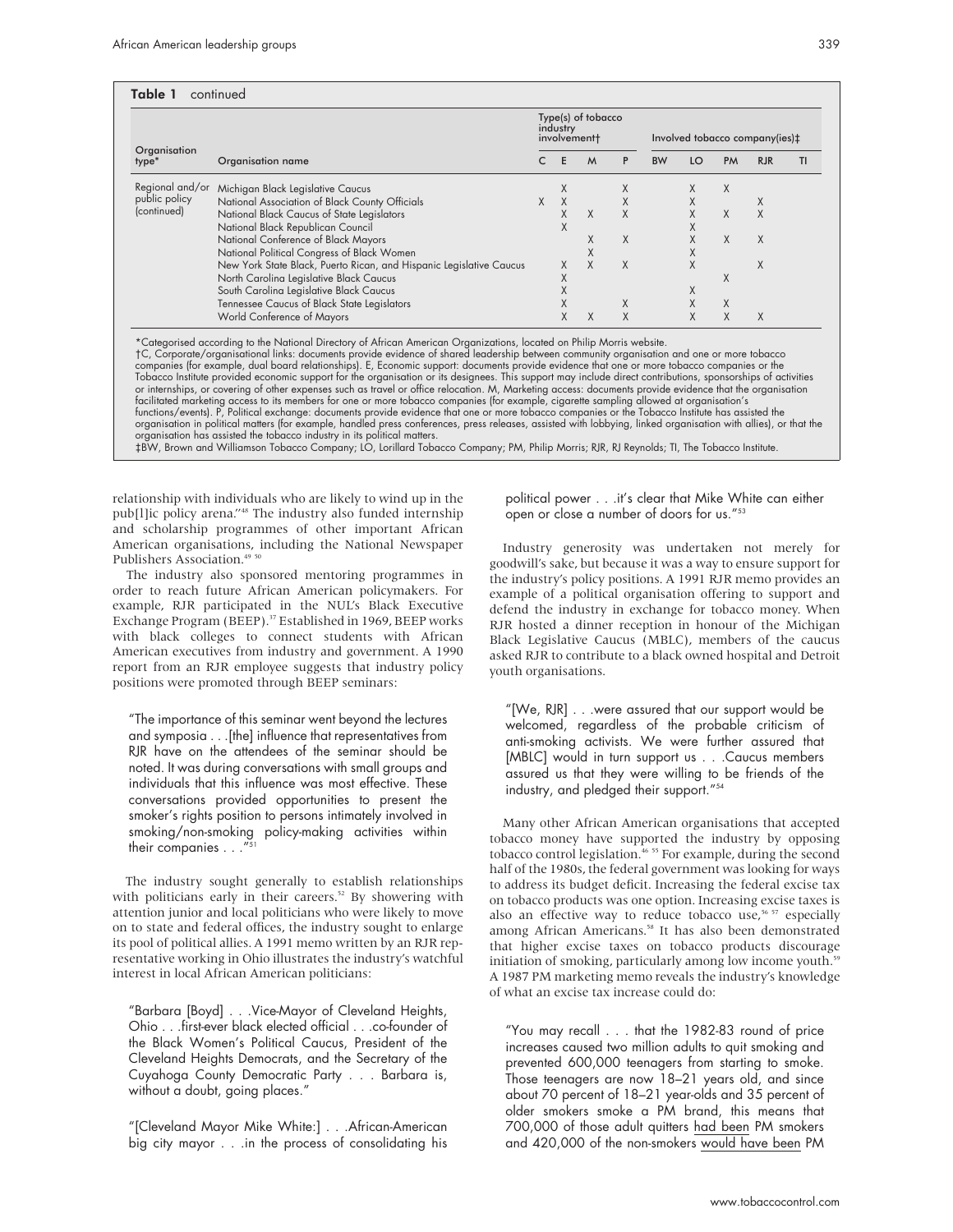smokers . . .[we] don't need to have that happen again."60 [emphasis in original]

Although this memo does not address African American smokers specifically, it suggests why the Tobacco Institute had declared in 1984 that preventing any excise tax increase was the industry's highest priority.<sup>61</sup>

One of the industry's key strategies for fighting tax increases was to argue that excise taxes were regressive and disproportionately unfair, particularly to minorities.<sup>62 63</sup> Displaying credible support for this argument led to an intensified effort to pull minority organisations on board.<sup>61</sup> In 1981 the Congressional Black Caucus had proposed an alternative to President Reagan's federal budget.<sup>64</sup> Although the CBC budget included a tax cut for middle income Americans,<sup>65</sup> it also contained a 10% increase in the tobacco excise tax.<sup>66 67</sup> This alternative budget would have restored most of the funding for social programmes considered vital to the poor, which were proposed for cuts under the Reagan plan.<sup>68</sup> Yet, in 1984, for undetermined reasons, the CBC's alternative budget *opposed* increasing tobacco excise taxes.

The tobacco industry sought to leverage the caucus' changed position, as a 1984 document shows:

"The recent (3/30/84) adoption by the Congressional Black Caucus of an alternative budget program which expressly opposes any increase in or extension of cigarette excise taxes . . .can be used to industry advantage . . ."69

By June 1985, the industry felt confident that the National Black Caucus of State Legislators (NBCSL) also opposed increasing excise taxes $\pi$ <sup>0</sup> and therefore would support the industry's position. According to a Tobacco Institute memo, the industry secured further support from other African American organisations:

"Philip Morris staff has reported that the following groups have or will submit statements in support of our position [on the excise tax]: NAACP, National Urban League, National Association of Black County Officials, National Coalition of 100 Black Women, National Black Police Association . . .West Coast Black Publishers Association . . .and the Georgia Association of Black Elected Officials."<sup>71</sup>

As part of the industry wide effort, PM distributed to 50 major African American newspapers an op-ed piece apparently authored by James Hargrove, chair of the National Black Police Association, $72$ <sup>73</sup> addressing "the inherent unfairness of excise taxes to minorities".<sup>62</sup> Mr Hargrove, a recipient of tobacco money,<sup>72</sup> 74 often defended pro-tobacco issues.<sup>75-78</sup>

By the end of 1985, Reverend Jesse Jackson, chair of the National Rainbow Coalition, was also attacking excise taxes.<sup>79</sup> Citing a 1981 economic study, Jackson asserted that "the tobacco tax burden is as much as 10 times greater for Black consumers". It is unclear whether Jackson understood that the study's author, economist V Glenn Chappell, was research director of the Tobacco Tax Council and consultant to the Tobacco Institute and had been affiliated with the industry since at least 1973.<sup>80-82</sup>

When Congress announced 1987 public hearings on federal revenue options, the tobacco industry solicited additional support from the National Conference of Black Mayors<sup>83 84</sup> and Opportunities Industrialization Centers of America.<sup>84</sup> The CBC established a task force to review the impact of excise taxes on the poor, blacks, and other minorities, which issued a 1987 report.<sup>85</sup> Congressman Mervyn Dymally (Democrat, California), chair of the CBC and a recipient of tobacco money,<sup>86-89</sup> presented the report to congressional committees. Echoing

industry positions, Dymally argued that federal excise taxes were unfair, regressive, and disproportionately affected low income families, blacks, and other minorities.<sup>90</sup> Several memos written by Samuel Chilcote, Tobacco Institute president, reveal that the industry took credit for shaping these views:

"Since January [1987] substantial progress has been made in convincing . . .the Congressional Black Caucus . . .that excise tax increases would hurt the poor  $\dots$ ."91

The tobacco industry coordinated press conferences and media placements of op-eds to promote Dymally's task force report.

"[Dymally] will conduct a press conference next week to release his report on excise tax regressivity . . .[The Tobacco Institute] is coordinating the press event and coverage . . . "92

"By the end of December [1987], twenty black publications had published op-eds prepared by . . .Dymally opposing increased federal excise taxes. We [the Tobacco Institute] coordinated the project . . ."93

In 1989, the threat of increased excise taxes still existed on Capitol Hill. The tobacco industry maintained its connection with Dymally (who once publicly admitted to voting on behalf of tobacco even when it conflicted with his own views $94$ ) as a resource to help the industry and its allies kill tax proposals.<sup>95</sup> Industry spokespersons continued quoting Dymally into at least the early 1990s,  $96-98$  even after he was no longer a member of Congress.

Representative Charles Rangel from New York, another CBC member, has taken tobacco money.<sup>86 99-101</sup> Despite previously supporting legislation to inform the public of tobacco's dangers (H.R. 4957) and legislation acknowledging that smoking increased cancer mortality for blacks (H.R. 4856), $102$ Rangel was a congressional contact for the industry $103$  and thought to be "willing to compromise with the tobacco industry".104 On the state level, powerful politician Willie Brown, former speaker of the California House and current mayor of San Francisco, was a longtime recipient of tobacco industry contributions who repeatedly used his power to thwart tobacco control measures.<sup>10</sup>

The industry also drew on ties with African American leaders to circumvent local tobacco control policies and exploit promotional opportunities. For example, a 1984 RJR sports sponsorship promotional plan for Chicago noted that:

" . . .almost all softball league games are played on Park District or Chicago Board of Education grounds. RJRT's own policies prohibit sampling on school grounds. In addition . . .Chicago Park District regulations prohibit the sampling of cigarettes on Park District grounds. However, our contacts to [sic] various political representatives . . .lead us to believe we could receive some support/assistance from local black politicians in obtaining permission to sample at these activities."106

The tobacco industry's presence was not always evident. It often called upon third party "allies" within minority groups to approach black leaders on its behalf.<sup>107</sup> For example, the industry urged the West Coast Black Publishers and the Black Professional Fire Fighters to write to CBC members, asking them to oppose tobacco control legislation<sup>108</sup> and co-sponsor pro-tobacco legislation.<sup>109</sup> When the Tobacco Institute planned to contact the Council of Black Churches for assistance in distributing the industry's booklet "Tobacco: Helping Youth Say No", Benjamin Ruffin, RJR's African American vice president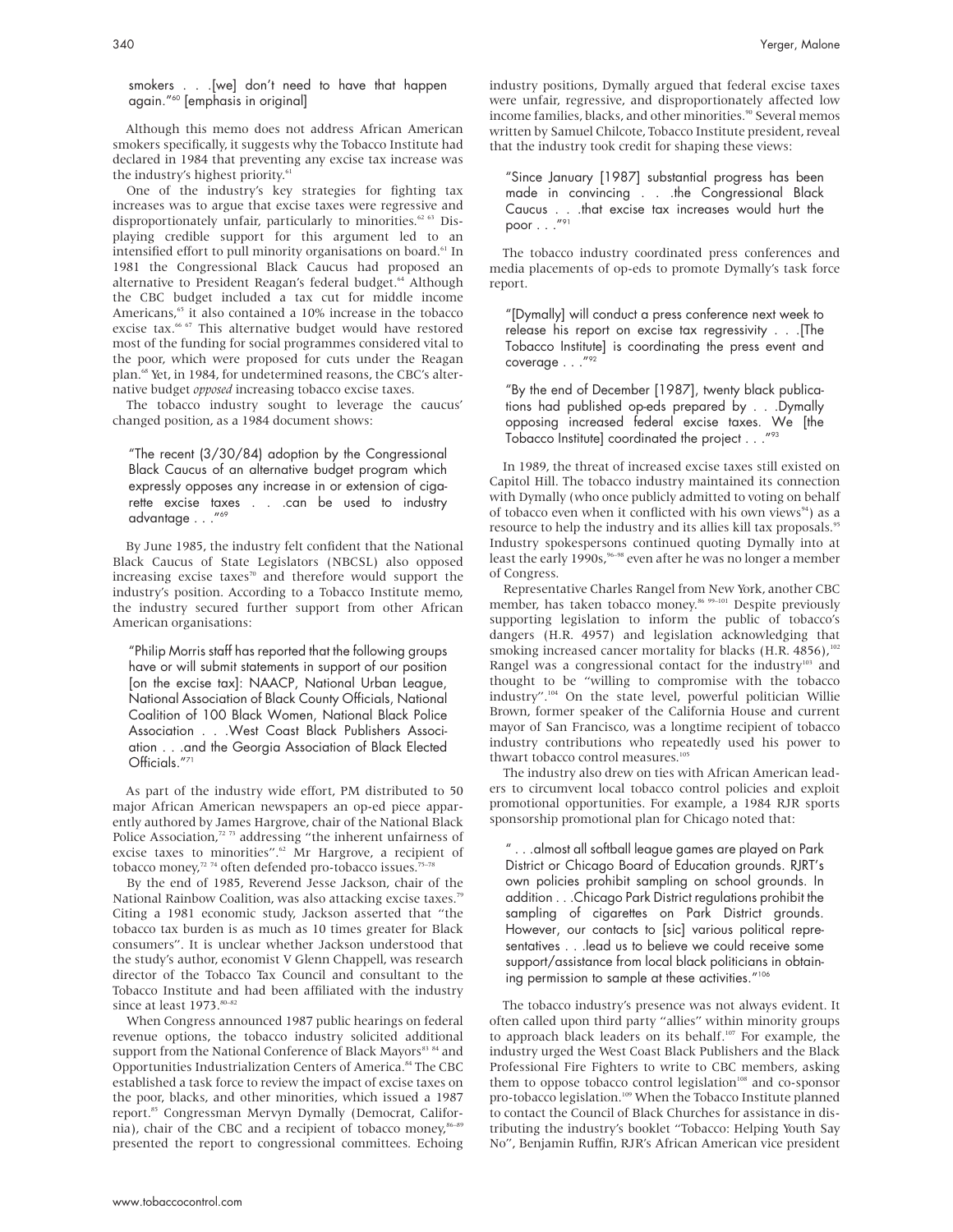of corporate affairs, warned the Institute that "tobacco people might not be enthusiastically received" by the council.<sup>110</sup> Heeding Ruffin's warning, the Tobacco Institute called upon Norm Hill of the A Philip Randolph Foundation, a black trade union organisation named after the civil rights leader, to meet with the church council. The foundation, also a recipient of tobacco money,111 had previously supported the industry's efforts in opposing excise tax increases.<sup>9</sup>

#### Emerging African American resistance

African Americans were not, however, merely passive recipients and industry pawns. Some questioned and challenged industry practices. For example, in 1984 a beneficiary of an industry supported internship programme questioned the distribution of cigarette samples, a common practice at many African American events.<sup>112-117</sup> CBCF intern Mark Mitchell, MD, MPH, wrote to CBCF executive director Frank Morris expressing concern that smoking was especially harmful to blacks and requesting that the CBCF policy board reconsider the practice of allowing cigarette distribution at its events.

"I am very much disturbed by the [CBCF's] policy of promoting cigarette smoking . . .I am requesting that you raise these issues . . .in the hope that we will adopt a policy more in line with . . .the well-being of Black Americans . . .Cigarette promotions have been highly successful in coercing Black people to begin smoking . . .Yet CBCF has not discouraged smoking. On the contrary[,] it is encouraging more Blacks to smoke."<sup>118</sup>

It is unclear whether the CBCF board saw the Mitchell letter, but executive director Morris forwarded a copy to Norm Gaines, the RJR representative who supplied cigarettes for the CBCF events,<sup>119</sup> noting:

"One of our scholars . . .contends that there is evidence to show that heavy cigarette smoking by Black Americans [note: nowhere in Dr Mitchell's memo is there <sup>a</sup> reference to "heavy cigarette smoking"] is having a disproportionately negative impact on the health of Black Americans . . .We want to hear all sides of this issue and to see whether you or the Tobacco Institute has any information on the impact of cigarette smoking upon Black Americans."<sup>120</sup>

We were unable to locate a reply from Gaines, but an unsigned letter in the Tobacco Institute collection dated August 1984 appears to be a prepared response to Morris's request. Although the industry had known since the 1950s that smoking is associated with cancer,<sup>121</sup> the letter asserts:

"To draw a conclusion that smoking causes certain chronic diseases and other adverse health conditions in blacks . . .is not justified in our view."122

Despite Dr Mitchell's attempt to intervene, tobacco presence continued at CBCF events. In 1987, three years after Dr Mitchell's letter, CBC members Julian Dixon and Mickey Leland asked PM for \$75 000 and a three year commitment to sponsor the CBCF Annual Legislative Weekend's fashion shows.<sup>123</sup> Although the congressmen said they "[looked] forward to the opportunity to reciprocate in the very near future", their request was initially denied because PM marketing executives felt that attendees at the CBCF fashion shows "[did] not represent a target franchise for product promotion or publicity".124 However, because the industry was then fighting the excise tax battles, CBC support was strategically important. Corporate office pressure led PM to sponsor the CBCF events after all, for reasons revealed in a memo from Stanley Scott, vice president of public affairs, to Ellen Merlo, vice president of marketing services.

. .I received correspondence from our . . .Federal Relations office in Washington urging me to contact four members of the Congressional Black Caucus on the critical issue of proposed increased excise taxes . . .In view of this direct request from the Black Caucus leadership and the ongoing Philip Morris political support of this constituency . . .I urge reconsideration of your decision in this [sponsorship] matter."<sup>4</sup>

The CBC solicited Philip Morris to financially support the fashion shows, but did not want cigarette brand support publicised.125 126 Philip Morris, expecting visibility and an opportunity to promote its Virginia Slims brand,127 instead met resistance:

 $"$ ...the program cover for the  $\dots$  fashion show will now not include "presented by Virginia Slims" . . .and [with] the Caucus unhappiness with being associated with a cigarette brand, we have lost all Virginia Slims presence at the event."125

RJR was also experiencing resistance from Johnson Publications, publisher of Ebony and Jet magazines, regarding promotion of MORE cigarettes at the Ebony fashion shows. Due to public pressure, Ebony suspended its affiliation with the cigarette.<sup>3</sup> A memo from RJR's EM Blackmer, vice president of marketing operations, to Benjamin Ruffin noted:

" . . .the MORE Brand has been involved with the Ebony Fashion Fair for a number of years . . .We have been frustrated by our attempts to develop a stronger association between the MORE Brand and the Fashion Fair event. Johnson has responded that they do not wish to give the impression that RJR is "sponsoring" the activity."<sup>128</sup>

#### Defusing opposition from within African American communities

Courting leaders helped the industry defuse potential opposition. A 1982 internal industry study suggested that African American leaders were least likely to support actions against companies "having good records of black-related employment practices and support of black community activities".30 In the late 1980s, as black tobacco control activists were becoming more vocal, the industry used black leaders to counter their efforts.

For example, when the industry was criticised for advertising targeting minorities, it fought back with Benjamin Hooks, executive director of the NAACP. In 1989, Hooks (listed as a candidate for the industry's speaker program<sup>96</sup>) publicly defended tobacco companies against the charges of targeting. In an article "What about individual choice?", Hooks noted increased critical attention to tobacco advertising practices. He wrote:

"Implicit in this is the premise that Blacks are so naïve they will be persuaded to smoke by a billboard or an ad . . .This is an insidious form of paternalism. Blacks, like the rest of the populace, can make the choice of whether to smoke or not."<sup>129</sup>

In January 1990, RJR attempted to test market in Philadelphia a new mentholated cigarette called Uptown.<sup>130</sup> Convinced that this represented targeting of African Americans,<sup>4 131</sup> enraged community leaders organised opposition.<sup>132</sup> <sup>132</sup> Federal Health and Human Services Secretary Louis W Sullivan publicly denounced RJR.134 In an unsigned RJR response to Dr Sullivan on 18 January 1990, the industry again allied itself with Hooks:

"I received your letter asking us to cancel our plans to test market . . .Uptown . . .I am particularly distressed by the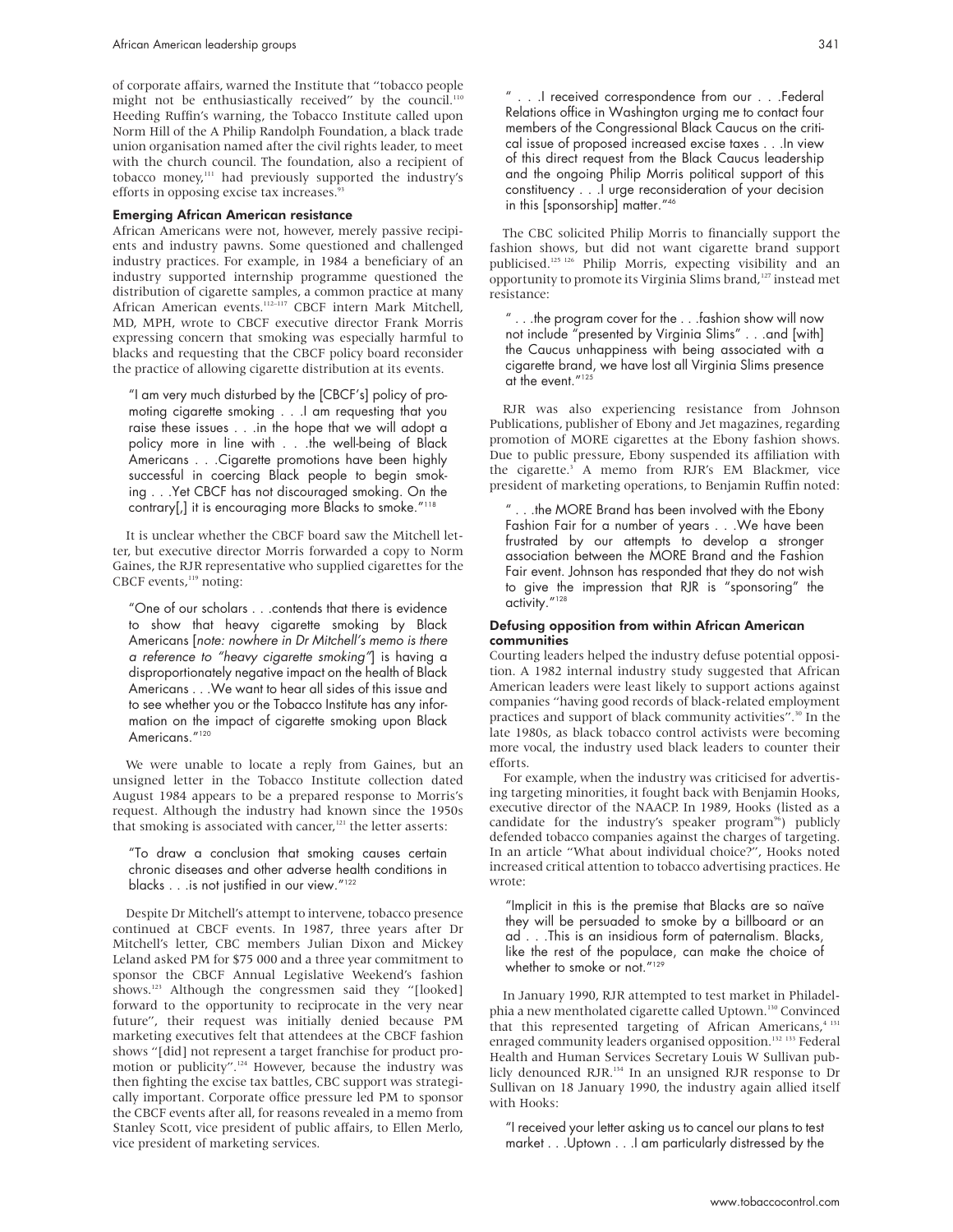paternalistic tone . . .We do not agree with the implication that black consumers are less capable than others of making the personal decision of whether or not to smoke . . .We share this opinion with Dr. Benjamin L. Hooks, executive director of the NAACP."135

On 19 January 1990, the NAACP released its public statement on the Uptown marketing campaign. Hooks, in a carefully worded statement, said:

"As an organization deeply rooted in the black community, we at the NAACP are aware that the decision of the R.J. Reynolds Company to single out this community as the target of its marketing efforts on behalf of . . ."Uptown", is being broadly perceived in a negative manner . . .the NAACP will seek a meeting to express our concerns with company officials."136

Hooks wrote privately to James Johnston, RJR president/ CEO, requesting a meeting. Hooks wrote, " . . .great concern exists about the apparent "targeting" of cigarette marketing to the black community . . .I am requesting an opportunity to meet with you . . .for a discussion of this matter, which is of great importance to both of us."137 Although Hooks' letter emphasised the matter's "importance," he did not publicly oppose Uptown. In fact, in a Time Magazine interview he was implicitly critical of "Uptown opponents", arguing that they had adopted "the rationale that blacks are not capable of making their own free choices".<sup>132</sup> An RJR memo written before Uptown's introduction shows that the industry considered Hooks a reliable ally.

"Should protest from the black community . . .reach a point where broad national response is necessary . . .Ask Ben Hooks and others within the black community to host lunches, breakfasts, or other events with their constituents."<sup>138</sup>

On 19 January, due to public pressure, RJR cancelled Uptown.139 140 Hooks, frequently quoted by other industry spokespersons,<sup>141–145</sup> was later lauded by RJR as a "friend and supporter who was one of few individuals to say anything positive on [RJR's] behalf in the wake of Uptown."146 Hazel Dukes, president of the New York state conference of NAACP branches, was another NAACP tobacco industry ally.<sup>147 148</sup> As a member of the Committee for Common Courtesy, an industry front group,<sup>149</sup> she actively promoted tobacco interests<sup>21</sup> by opposing clean air policies in New York City.150–154 The industry also used its alliances to counter critics more generally. Accusing industry opponents of racism was suggested as an effective industry strategy in an RJR document from 1990 that discusses a meeting held to discuss possible coalitions between the cigarette and beer industries. The document suggests themes for a campaign to counter industry critics, including "our critics are elitist and racist".<sup>155</sup>

#### **DISCUSSION**

Others have previously described the tobacco industry's influence in the African American community, noting that tobacco money, especially in earlier periods, supported organisations that might otherwise have failed for lack of funding.<sup>37 156</sup> The full extent of the tobacco industry's financial presence remains unseen<sup>157</sup> and is probably underestimated here, since given the voluminous nature of the document collections, we cannot assure that we have examined all potentially relevant documents. However, the internal industry documents now allow us to understand better the underlying reasons why some of this support was provided.

What this study illustrates is that the tobacco industry has for decades meticulously cultivated relationships with virtually every leader and leadership group within the African

#### What this paper adds

Among all racial and ethnic groups in the USA, African Americans bear the greatest burden from tobacco related disease. The tobacco industry has been highly influential in the African American community for decades, providing funding and other resources to community leaders and emphasising publicly its support for civil rights causes and groups, while ignoring the negative health effects of its products on those it claims to support. However, the industry's private business reasons for providing such support were hitherto unknown.

This analysis of previously secret internal tobacco industry documents provides for the first time a clearer picture of the tobacco industry's practices and purposes in establishing strong relationships with the African American community. The industry established relationships with virtually every African American leader and organisation for three specific business reasons: to increase African American tobacco use, to use African Americans as a frontline force to defend industry policy positions, and to defuse tobacco control efforts. This paper provides detailed documentation of these purposes. As the tobacco industry expands globally, public health advocates should anticipate similar industry efforts to exploit the vulnerabilities of other marginalised groups.

American community, and that this effort was expended not merely out of generosity, but for at least three specific business reasons: to develop and increase tobacco use among African Americans; to use African Americans as a frontline force to advance and defend industry policy positions; and to defuse or obstruct tobacco control efforts arising from both within and outside the community.

The African American community, like other marginalised communities recognised as strategically important to the industry, has in some instances sought out and benefited from tobacco industry financial support estimated at \$25 million yearly.<sup>157</sup> Some might argue that the relationships have been mutually instrumental, since African American groups received needed support in exchange for their backing of protobacco legislation or their silence on health issues. However, given the now widely acknowledged, disproportionately destructive impact of tobacco use on African Americans, the price extracted from the community in pain, suffering, sickness, early death, and loss of community elders may outweigh financial gains. At \$25 million a year, the 45 000 African Americans who die annually from preventable tobacco related diseases are figuratively traded for a mere \$555 apiece.

The tobacco industry regards African Americans as a group with particular historic, social, and economic vulnerabilities,<sup>15</sup> and it exploits these vulnerabilities by attempting to portray addiction to cigarettes as a civil right and a free choice. By providing monetary and social recognition, the industry also suggests a picture of inclusion and friendship. However, it chooses to ignore the devastating impact of its products on the very group of people it claims to support.

The tobacco industry's relationships with the African American community also suggest patterns of activity that may be repeated as the industry expands its global reach. It can be anticipated that where racial or ethnic divisions create groups that are marginalised, yet constitute potential markets, opportunities for well publicised corporate philanthropy, or emerging political power blocs, the tobacco industry may attempt to exploit groups' marginalisation by providing resources and recognition. In turn, such groups may develop economic dependence on tobacco funding and reluctance to challenge industry practices.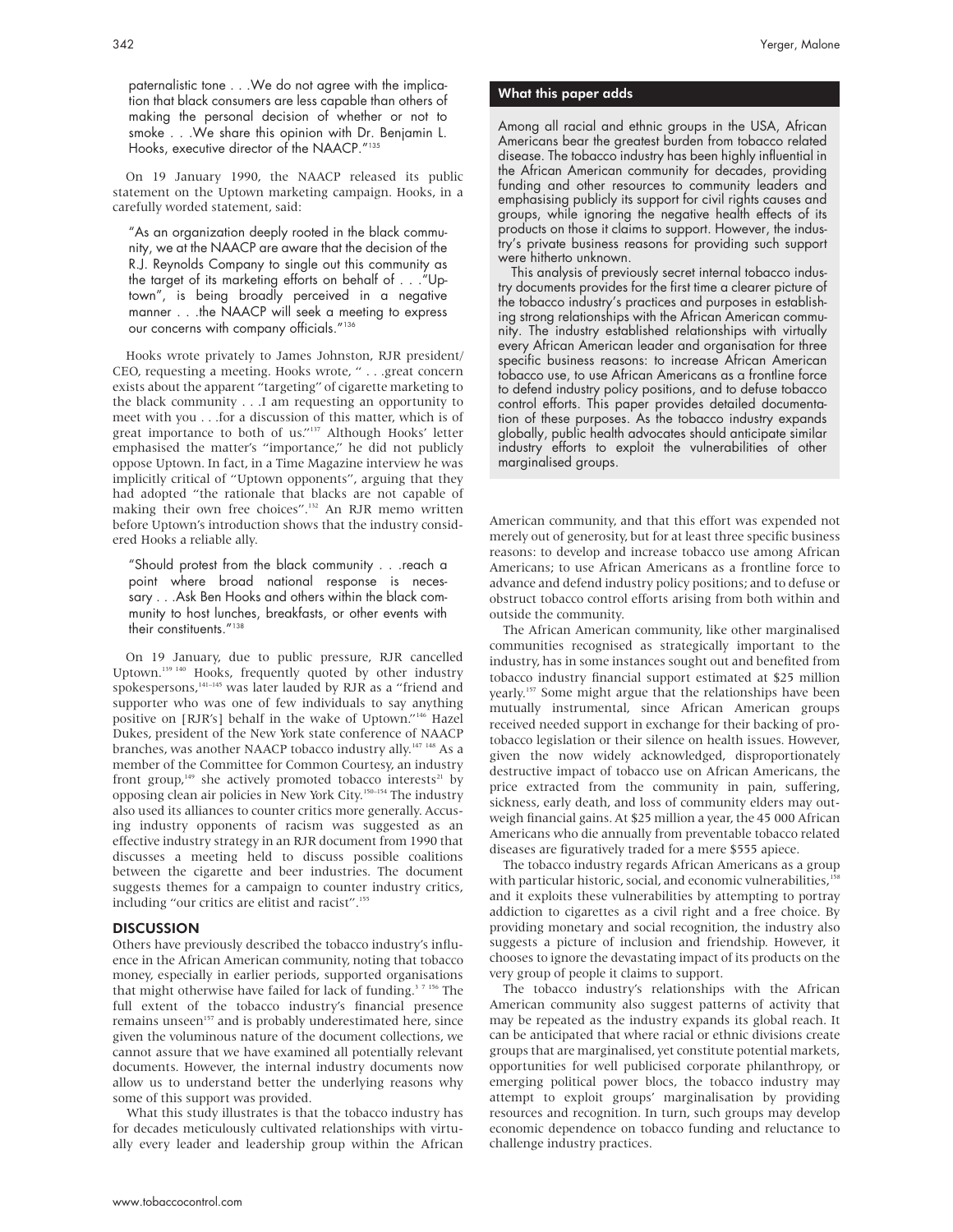#### Conclusion

The pervasive presence of the tobacco industry among all spheres of leadership in the African American community suggests that special public health challenges remain. The first steps, calling attention *from within the community* to the harms caused by tobacco and questioning the continued normalisation of tobacco use implied in accepting tobacco promotions and money, have already been undertaken. The next steps are harder, because they involve overtly confronting the economic chokehold developed by the industry, publicising the harms caused by continuing to permit it, holding leaders accountable, and considering alternative sources of funds. Only the community itself can decide whether certain leaders, organisations and/or activities are truly worth the hidden price the community pays to sustain them with tobacco industry dollars.

#### ACKNOWLEDGEMENTS

This work was supported by California Tobacco Related Disease Research Program (9RT-0095) and National Cancer Institute Grant 1R01CA87472-01. For providing comments on earlier drafts we thank the Writing Seminar at the Institute for Health Policy Studies, Lisa Bero, Margaret Daniel, Elizabeth Smith, and Ainye Long. We also thank our advisory panel members: Brenda Bell Caffee, Charyn Sutton, and Joseph Therrien.



To see additional data, view this article on the Tobacco Control website www.tobaccocontrol.com

## .....................

#### Authors' affiliations

V B Yerger, \*R E Malone, Department of Social and Behavioral Sciences, School of Nursing, and Center for Tobacco Control Research & Education, University of California, San Francisco, California, USA

\*Also Institute for Health Policy Studies, University of California

#### REFERENCES

- 1 US Department of Health and Human Services. Tobacco use among U.S. racial/ethnic minority groups: African Americans, American Indians and Alaska Natives, Asian Americans and Pacific Islanders, Hispanics. A report of the Surgeon General, 1998. Atlanta, Georgia: Centers for Disease Control and Prevention, Office on Smoking and Health, 1998. (US Government Printing Office Publication No S/N 017-001-00527-4.)
- 2 Cooper R, Simmons B. Cigarette smoking and ill health among black Americans. July 1985. Access date: 22 February 2002. Bates No. TIMN0181460-1465. URL: http://legacy.library.ucsf.edu/tid/bli82f00
- 3 Robinson RG, Pertschuk M, Sutton C. Smoking and African Americans: spotlighting the effects of smoking and tobacco promotion in the African American community. In: Samuels SE, Smith MD, eds. Improving the health of the poor: strategies for prevention. Menlo Park, California: Henry J Kaiser Family Foundation, 1992:122–81.
- 4 Headen SW, Robinson RG. Tobacco: from slavery to addiction. In: Braithwaite RL, Taylor SE, eds. Health issues in the black community. San Francisco: Jossey-Bass Inc, 2001:347–83.
- 5 Emont SL, Dorrell SM, Bishop K, et al. The burden of smoking-attributable mortality among African Americans - Indiana, 1990. Addictive Behaviors 1995;20:563–9.
- 6 Centers for Disease Control and Prevention. Fact sheet: African Americans and tobacco. US Department of Health and Human Services; 1998, updated July 2000.
- 7 Robinson RG, Barry M, Bloch M, et al. Report of the Tobacco Policy Research Group on marketing and promotions targeted at Atrican<br>Americans, Latinos, and women. *Tobacco Control* 1992;**1**(suppl):S24–
- 30.<br>8 **Sutton C**, The Onyx Group. The end of tobacco billboards: An assessment. July 2000.
- 9 Library and Center for Knowledge Management, University of California, San Francisco website. URL: http://legacy.library.ucsf.edu 10 Balbach E, Gasior R, Barbeau E. Tobacco industry documents:
- Comparing the Minnesota Depository and internet access. Tobacco Control 2002;11:68–72.
- 11 Malone R, Balbach E. Tobacco industry documents: treasure trove or quagmire? Tobacco Control 2000;9:334–8.
- 12 Centers for Disease Control and Prevention. CDC tobacco industry documents website. URL: http//www.cdc.gov/tobacco/industrydocs/ index.htm
- 13 Philip Morris Company website. URL: http://www.pmdocs.com 14 RJ Reynolds Tobacco Company website. URL: http:// www.rjrtdocs.com
- 15 Brown and Williamson Company website. URL: http:// www.bw.aalatg.com
- 16 Lorillard Tobacco Company website. URL: http:// www.lorillarddocs.com
- 17 The Tobacco Institute website. URL: http://www.tobaccoinstitute.com
- 18 ISI ResearchSoft. Thomson Corporation. Philadelphia. URL:
- www.endnote.com 19 Northrup H, Ash R. The racial policies of American industry: The Negro in the tobacco industry. Philadelphia University of Pennsylvania, Wharton School of Finance and Commerce, Department of Industry, Industrial Research Unit, 1970. Report No. 13.
- 20 Brown GF. Philip Morris' Human Relations Program sets pace for industry. Philip Morris Companies Inc. 17 October 1953. Access date: 12 December 2001. Bates No. 2041942541-2544. URL: http://legacy.library.ucsf.edu/tid/nqe45d00
- 21 Kluger R. Ashes to ashes: America's hundred-year cigarette war, the public health, and the unabashed triumph of Philip Morris. New York: Vintage Books, 1996.
- 22 **Philip Morris**. [Philip Morris' involvement in the black community, draft].<br>2021 December 1987. Access date: 20 February 2001. Bates No.<br>2021 199107-9119. URL: http://legacy.library.ucsf.edu/tid/kyc42d00<br>23 **Rowe I**. I
- Courier. 16 January 1965. Volume 6, number 1, Page 17: New York City.
- 24 Philip Morris News. [Herb Wright's 30th Anniversary with Philip Morris]. Philip Morris. 1975. Access date: 1 February 2002. Bates No.<br>TIMS0011188-1195. URL: http://legacy.library.ucsf.edu/tid/ltx22f00<br>25 **Hughes I**. [Letter to Tobacco Institute's President Sam Chilcote]. Brown &
- Williamson. 16 April 1984. Access date: 23 July 2001. Bates No. 690137987. URL: http://legacy.library.ucsf.edu/tid/dlr93f00
- 26 Dollars & Sense Magazine. Tobacco & black Americans, Part II: The industry's view. June/July, 1990. Bates No. 515993397-3402. URL: http://legacy.library.ucsf.edu/tid/emb92d00
- 27 Philip Morris Companies Inc. [Biography of Hugh Cullman]. 5
- February 1990. Access date: 11 December 2001. Bates No.<br>2048378457-8458. URL: http://legacy.library.ucsf.edu/tid/agp16e00<br>28 **Editorial**. Cigarette companies go to college. New York State Journal of<br>Medicine. July 1985. Ac TIMN0181460-1465. URL: http://legacy.library.ucsf.edu/tid/bli82f00
- 29 Philip Morris USA. [Description of the Public Affairs/Government Relations]. 16 December 1981. Access date: 27 March 2001. Bates No. 2024077433-7448. URL: http://legacy.library.ucsf.edu/tid/ xvy36e00
- 30 Clark, Phipps, Clark & Harris Inc. A study of the attitudes of black leaders. Prepared for Philip Morris. 13 December 1982. Access date: 20 February 2001. Bates No. 2040271913-1967. URL: http://legacy.library.ucsf.edu/tid/zcc42d00
- 31 Bateman M. [Memo to the Senior Vice President of Corporate Marketing]. Brown & Williamson. 4 May 1983. Access date: 23 July 2001. Bates No. 675207397-7400. URL: http:// legacy.library.ucsf.edu/tid/jvj73f00
- 32 JRH Marketing Services Inc. Summary report of qualitative research on corporate image advertising among African American opinion leaders. Prepared for RJ Reynolds Nabisco. May 1990. Access date: 25 January 2002. Bates No. 507712740-2759. URL: http:// legacy.library.ucsf.edu/tid/dux14d00
- 33 Knox G. [Afro-Americans and the evolution of a living constitution]. Philip Morris Companies Inc. 3 May 1989. Access date: 23 September 2001. Bates No. 2023277409-7410. URL: http://legacy.library.ucsf.edu/tid/ nsw36e00
- 34 **RJ Reynolds**. [Black market corporate creative strategy]. 18 January<br>1990. Access date: 10 January 2002. Bates No. 507234461. URL:<br>http://legacy.library.ucsf.edu/tid/qbk54d00<br>**Ruffin B**. [Public-service billboard ads].
- September 1991. Access date: 20 August 2001. Bates No. 507763484-3485. URL: http://legacy.library.ucsf.edu/tid/afs14d00
- 
- 36 **Roberts A**. 1988 Constituent organization annual report. Philip Morris.<br>5 January 1989. Access date: 25 January 2002. Bates No.<br>2023263670-3688. URL: http://legacy.library.ucsf.edu/rid/nfi46e00<br>**87 RJ Reynolds Nabisco** http://legacy.library.ucsf.edu/tid/qge33d00
- 38 Reed W. Congressional Black Caucus week. The Sun Reporter. 16 September 1992. Volume 48, number 38, page 1 Lifestyles.
- 39 Smith G. [September report on Public Affairs]. Philip Morris Companies Inc. 11 October 1990. Access date: 7 February 2001. Bates No. 2047572404-2409. URL: http://legacy.library.ucsf.edu/tid/uqb72e00
- 40 Wallace S, Hughes I. [Fair Share Pact]. Brown & Williamson. 11 July 1983. Access date: 18 July 2001. Bates No. 670221966-1973. URL: http://legacy.library.ucsf.edu/tid/kfc14f00
- 41 Bateman M. [Total minority marketing plan]. Brown and Williamson. 7 September 1984. Access date: 28 February 2002. Bates No.
- 531000141-0144. URL: http://legacy.library.ucsf.edu/tid/eph40f00<br>**42 Bass M**. [Lelter to NAACP executive director]. RJ Reynolds Nabisco. 24<br>February 1987. Access date: July 2001. Bates No. 505480893. URL:<br>http://legacy.lib
- 
- 43 Givel M, Glantz S. Tobacco lobby political influence on US state<br>legislatures in the 1990s. *Tobacco Control* 2001;10:124–34.<br>44 Still LA. Black Caucus reshuffles staff. *Portland Skanner Newspaper*. 25
- December 1985. Volume 11, number 12, page 5.<br>45 **Philip Morris**. [Philip Morris' involvement in the black community]. Philip Morris. 1 April 1988. Access date: 20 February 2001. Bates No. 2023647454-7470. URL: http://legacy.library.ucsf.edu/tid/mqc42d00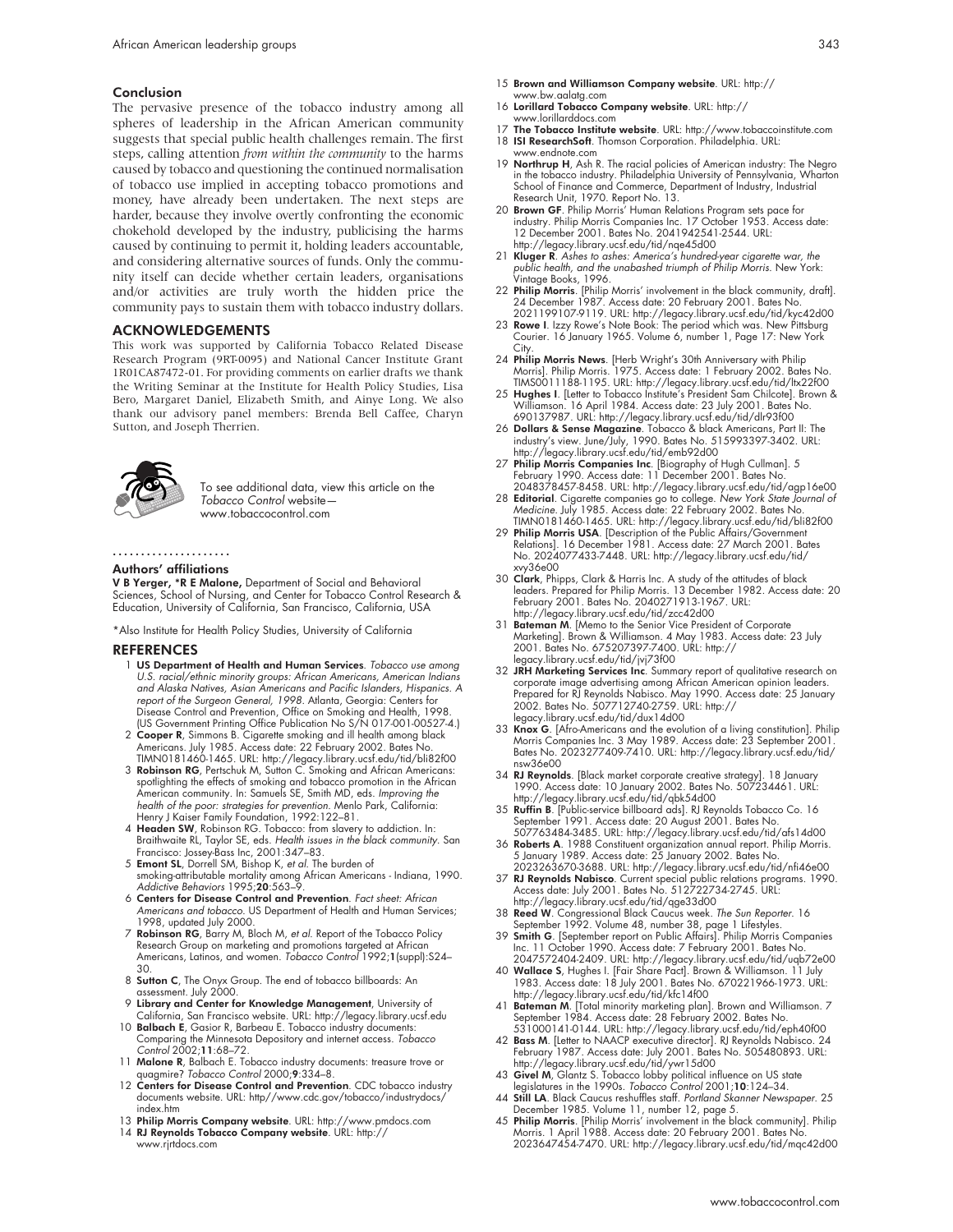- 46 Scott S. [Congressional Black Caucus Foundation fashion shows]. Philip Morris Companies Inc. 9 June 1987. Access date: 13 March 2001. Bates No. 2049004431-4432. URL: http://legacy.library.ucsf.edu/tid/ dew83e00
- 47 Day One Program. [Transcript of Rangel interview]. ABC-TV. 14 July 1994. Access date: 23 September 2001. Bates No. 2045999098-9102. URL: http://legacy.library.ucsf.edu/tid/jqg65e00
- 48 Smith G. [August report on Public Affairs]. Philip Morris Companies Inc.
- 7 September 1990. Access date: 22 January 2001. Bates No.<br>2021198897-8900. URL: http://legacy.library.ucsf.edu/tid/wi|46e00<br>4**9 RI Reynolds.** [Minority Affairs Publicity Program]. 1983. Access date: 4<br>March 2002. Bates No. legacy.library.ucsf.edu/tid/xsr15d00
- 50 Black F. [Letter to Benjamin Ruffin, RJR's Corporate Affairs VP]. National Newspaper Publishers Association. 21 September 1994. Access date: 23 September 2001. Bates No. 518284163 -4163. URL: http://www.rjrtdocs.com/rjrtdocs/image\_viewer.dms? PS=1&DOC\_RANGE=518284163+-4163&SEARCH=895&CAMEFROM=1
- 51 **Curtis C**. Trip report National Urban League's Black Executive<br>Exchange Program. RJ Reynolds Tobacco Co. 5 July 1990. Access date:<br>23 September 2001. Bates No. 508106605-6606. URL:<br>http://legacy.library.ucsf.edu/tid/
- date: 20 September 2001. Bates No. 2015018182-8214. URL: http://legacy.library.ucsf.edu/tid/voi23e00
- 53 Hennes B. Weekly activity report. RJ Reynolds Tobacco Co. 24 July 1991. Access date: 23 September 2001. Bates No. 507697712 -7721. URL: http://www.rjrtdocs.com/rjrtdocs/image\_viewer.dms? PS=1&DOC\_RANGE=507697712+-7721&SEARCH=899&CAMEFROM=1
- 
- 54 **F Cynthia**, F Ron. 2nd quarter status report. RJ Reynolds Tobacco Co. 25<br>July 1991. Access date: 23 September 2001. Bates No.<br>507756387-6395. URL: http://legacy.library.ucsf.edu/itd/drs14d00<br>55 **Philip Morris**. [List o
- 2023263672-3688. URL: http://legacy.library.ucsf.edu/tid/fyo02a00 56 Jha P, Chaloupka F. The economics of global tobacco control. BMJ
- 2000;321:358–61.
- 57 The World Bank. Curbing the epidemic: governments and the economics of tobacco control. Washington DC: The International Bank for Reconstruction and Development; 1999
- 58 Centers for Disease Control and Prevention. Response to increases in cigarette prices by race/ethnicity, income, and age groups – United<br>States, 1976-1993. MMWR Morb Mortal Wkly Rep 1998;**47**:605–9.<br>59 **Warner KE**. The cigarette advertising broadcast ban and magazine
- coverage of smoking and health. Journal of Public Health Policy 1989:32–42.
- 60 Johnston M. Handling an excise tax increase. Philip Morris USA. 3 September 1987. Access date: 23 July 2001. Bates No.
- 2022216179-6180. URL: http://legacy.library.ucsf.edu/tid/uvx71f00 61 Chilcote S. Comments made at the annual meeting. Tobacco Institute. 13 December 1984. Bates No. TIMN0061487-1502. URL: http://legacy.library.ucsf.edu/tid/xaa03f00
- 62 Corporate Affairs Department. Strategy and tactics for combating smoking issues. Philip Morris USA. March 1985. Access date: 10 September 2001. Bates No. 2021502332-2347. URL: http://legacy.library.ucsf.edu/tid/xrx36e00
- 63 Chilcote S. [Memo to Executive Committee]. Tobacco Institute. 14 May 1990. Access date: 14 January 2002. Bates No. 2025862213-2218. URL: http://legacy.library.ucsf.edu/tid/dkl14e00
- 64 Raspberry W. Budgeting good sense. The Washington Post. 23 March 1981. Section A, page 15.
- 65 Tolchin M. Two budgets proposed by House liberals suffer solid defeat.
- The New York Times. 7 May 1981. Section A, page 1.<br>66 **Tobacco Institute**. Infolog Newsletter. 6 May 1981. Access date: 12<br>February 2001. Bates No. 2026266031-6033. URL:
- http://legacy.library.ucst.edu/tid/apu25e00<br>67 **Tobacco Institute**. Newsletter. 2 June 1981. Access date: 21 February<br>2002. Bates No. 89004270-4275. URL: http://legacy.library.ucsf.edu/ tid/rky80e00
- 68 UPI. Blacks in Congress offer alternative budget plan. The New York Times. 19 March 1981. Section B, page 13.
- 69 Merin C. The tax bill. Tobacco Institute. 5 June 1984. Access date: 2 April 2001. Bates No. 2024263500-3502. URL: http:// legacy.library.ucsf.edu/tid/qyi85e00
- 70 Chilcote S. [Memo to the Executive Committee]. Tobacco Institute. 21 June 1985. Access date: 23 July 2001. Bates No. 516012237-2238. URL: http://legacy.library.ucsf.edu/tid/xcq24f00
- 71 Chilcote S. [Memo to Executive Committee]. Tobacco Institute. 27 June 1985. Access date: 6 August 2001. Bates No. 85694277-4279. URL: http://legacy.library.ucsf.edu/tid/fci31e00
- 72 Miller A. Jimmy Hargrove of the National Black Police Association. Philip Morris USA. 23 April 1985. Access date: 10 September 2001. Bates No. 2025851385. URL: http://legacy.library.ucsf.edu/tid/zcn14e00
- 73 Hargrove J. Anti-smoking laws discriminate against blacks and minorities. Philip Morris Companies Inc. June 1985. Access date: 10 September 2001. Bates No. 2026240976. URL: http:// legacy.library.ucsf.edu/tid/vvd81f00
- 74 Anon. RSVPs for Vann fundraiser. 28 August 1985. Access date: 10 September 2001. Bates No. 2024263371-3372. URL:
- http://legacy.library.ucsf.edu/tid/iuq14e00<br>75 **Roberts A**. Jimmy Hargrove briefing re: NYC council meeting. Philip<br>Morris USA. 5 April 1985. Access date: 10 September 2001. Bates No. 2025851384. URL: http://legacy.library.ucsf.edu/tid/ycn14e00
- 76 Philip Morris. [List of witnesses speaking against smoking restriction]. 14 January 1986. Access date: 10 September 2001. Bates No. 2024272162. URL: http://legacy.library.ucsf.edu/tid/ohp14e00
- 77 Hargrove J. [Testimony before the New York Public Health Council]. National Black Police Association. 3 November 1986. Access date: 10 September 2001. Bates No. 2024274534-4537. URL: http://legacy.library.ucsf.edu/tid/zng35e00
- 78 Roberts A. New York State Public Health Council. Philip Morris USA. 4 November 1986. Access date: 10 September 2001. Bates No.
- 2024274533. URL: http://legacy.library.ucsf.edu/tid/yng35e00 79 Anon. Jackson blasts cigarette tax. Portland Skanner. 25 September 1985. Volume 10, number 49, page 4.
- 80 Philip Morris Inc. Mobilization manual. Brown and Williamson. 1976. Access date: 22 May 2002. Bates No. 680277776-7812. URL: http://legacy.library.ucsf.edu/tid/ifm04f00
- 81 Kloepfer W. Tobacco College curriculum. Tobacco Institute. 7 July 1983. Access date: 22 May 2002. Bates No. 2023023440. URL: http://legacy.library.ucsf.edu/tid/dzw36e00
- 82 **Bloom M**. [Memo to RJR Vice President E.A. Vassallo]. Tobacco<br>Merchants Association of US. 3 August 1973. Access date: 22 May<br>2002. Bates No. 500367620. URL: http://legacy.library.ucsf.edu/tid/ lqv79d00
- 83 Chilcote S. [Memo to Executive Committee]. Tobacco Institute. 26 June 1987. Access date: 11 April 2001. Bates No. 2025855801-5803. URL: http://legacy.library.ucsf.edu/tid/jhm14e00
- 84 Chilcote S. [Memo to Executive Committee]. Tobacco Institute. 2 July<br>1987. Access date: 10 September 2001. Bates No. 88116601-6605.<br>URL: http://legacy.library.ucsf.edu/tid/kpc90e00<br>85 **Dymally M**. [Task Force Report]. C
- 1987. Access date: 16 April 2001. Bates No. TITX0034333-4356. URL:
- http://legacy.library.ucsf.edu/tid/jww32f00<br>86 Tobacco Institute. Phil-Pac contributions to 1984 campaigns (1983-84<br>election cycle). 11 December 1984. Access date: 22 February 2002.<br>Bates No. 2025418118-8124. URL: http://l cip02a00
- 87 **Tobacco Institute**. Honoraria Program, May. June 1987. Access date:<br>22 February 2002. Bates No. 2025856174. URL: http://<br>legacy.library.ucsf.edu/tid/nar85e00
- 88 Tobacco Institute. Honoraria Program, July. 9 August 1989. Access date: 22 February 2002. Bates No. 2025848491. URL:
- http://legacy.library.ucsf.edu/tid/txq24e00<br>.89 **Tobacco Institute**. TIPAC contributions 1989. 29 November 1989<br>.Access date: 18 March 2002. Bates No. 2025848470-8481. URL: http://legacy.library.ucsf.edu/tid/axq24e00
- 90 Dymally M. [Testimony at congressional hearing]. Congressional Black Caucus. 15 July 1987. Access date: July 2001. Bates No.
- 88116433-6434. URL: http://legacy.library.ucsf.edu/tid/poc90e00<br>91 **Chilcote S**. [Memo to Executive Committee]. Tobacco Institute. 6 August<br>1987. Access date: 8 October 2001. Bates No. 88122986-2987. URL: http://legacy.library.ucsf.edu/tid/xjc90e00
- 92 Tobacco Institute. Executive Summary. 11 September 1987. Access date: 10 September 2001. Bates No. 93440464-0465. URL:
- http://legacy.library.ucsf.edu/tid/lms60e00<br>93 **Sparber P**, Ross J, Stuntz S, *et al.* [Public Affairs progress report].<br>Tobacco Institute. 28 January 1988. Access date: 17 April 2001. Bates No. TIDN0018389-8431. URL: http://legacy.library.ucsf.edu/tid/ gyh91f00
- 
- 94 California's seven freshmen in Congress featured. Los Angeles<br>Times. 23 November 1981. Part I, page 18.<br>95 Schoomanker D, Hyrcqi C. Tax hearing readiness. Tobacco Institute.<br>1989. Access date: 23 September 2001. Bates N
- URL: http://legacy.library.ucsf.edu/tid/nci70e00<br>96 **Philip Morris**. [Industry spokespersons]. 1990. Access date: 25 July<br>2001. Bates No. 92758925-8928. URL: http://legacy.library.ucsf.edu/ tid/onh70e00
- 97 Tobacco Institute. Smokers already pay more than their fair share. 18 November 1993. Access date: 10 September 2001. Bates No.
- 89735140. URL: http://legacy.library.ucsf.edu/tid/gve01e00 98 Lee D. [Statement before the Ways & Means Committee]. Tobacco Institute. 18 November 1993. Access date: 20 September 2001. Bates No. 2046926765-6771. URL: http://legacy.library.ucsf.edu/tid/ ofn65e00
- 99 Philip Morris. [List of Congress members and amount of PHIL-PAC contribution]. 7 June 1989. Access date: 15 April 2002. Bates No. 2021502080-2082. URL: http://legacy.library.ucsf.edu/tid/aqs24e00
- 100 Tobacco Institute Political Action Committee. TIPAC Legislative Activity and Issues. Tobacco Institute. 31 December 1989. Access date: 2 April 2001. Bates No. 2024269707-9799. URL: http:// legacy.library.ucsf.edu/tid/ydp02a00
- 101 Tobacco Institute. TIPAC contributions 1993. 2 April 1993. Access date: 18 March 2002. Bates No. 2023344761-4763. URL: http://legacy.library.ucsf.edu/tid/vfp24e00
- 102 Tobacco Institute. Federal relations report. July 1982. Access date: 3 July 2001. Bates No. TIMN0145301-5370. URL: http:// legacy.library.ucsf.edu/tid/mjb92f00
- 103 Philip Morris, RJ Reynolds. [Joint tobacco task force]. January 1993. Access date: 23 April 2001. Bates No. 2048583231-3254. URL: http://legacy.library.ucsf.edu/tid/gmt81f00
- 104 Morrow R, Glasser. [Rostenkowski's pending departure]. Smith Barney<br>Shearson. 27 May 1994. Access date: 18 April 2001. Bates No.<br>2024336200. URL: http://legacy.library.ucsf.edu/tid/omm09e00<br>105 **Glantz SA**, Balbach ED.
- of California Press; 2000.